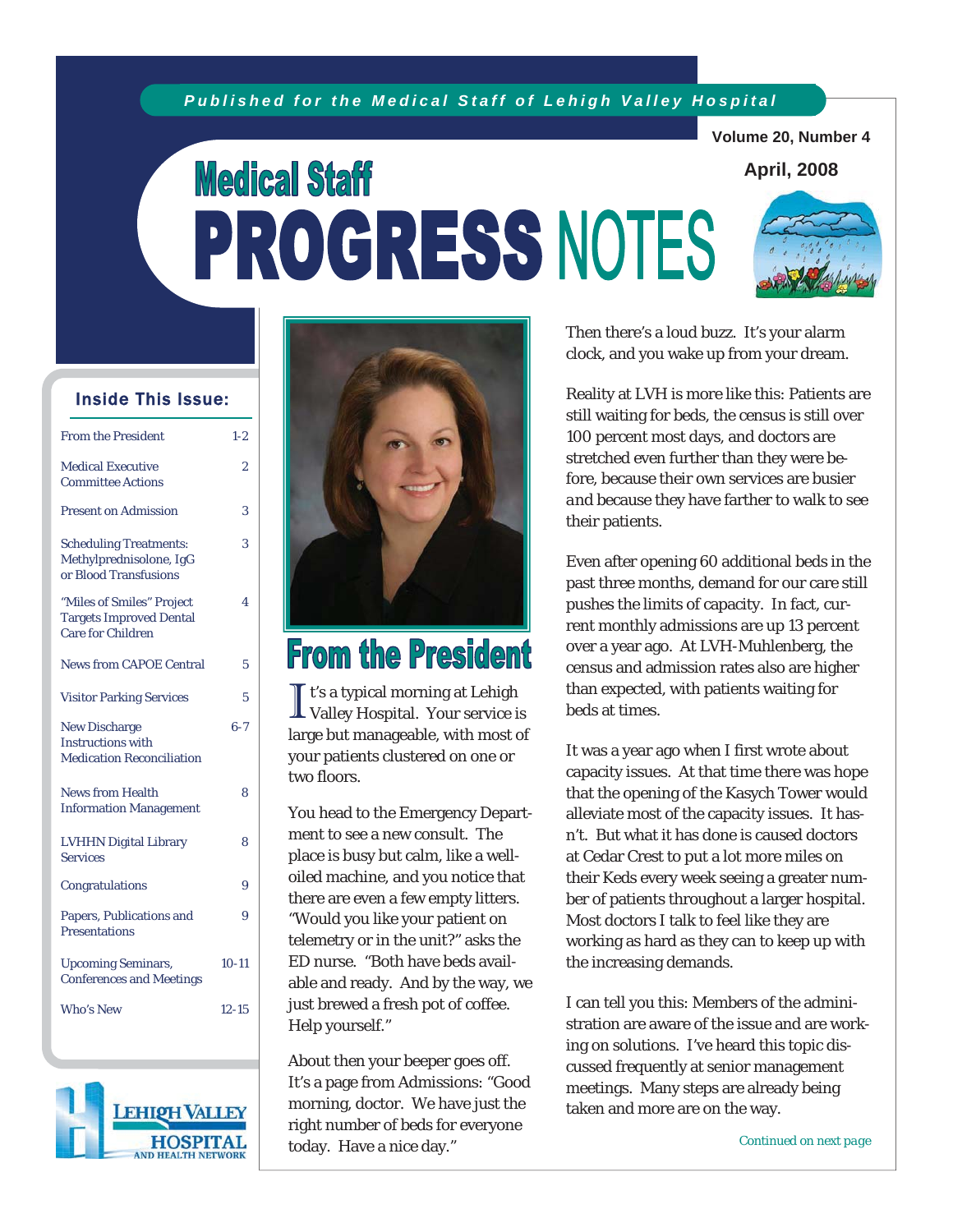### **Volume 20, Number 4** *Medical Staff Progress Notes* **April, 2008 Page 2**

#### *Continued from Page 1*

As for capacity, the former Burn Unit at Cedar Crest, originally planned as a new radiology area, will instead be used for 10 additional critical care beds. Phase 2 of the Cedar Crest ED expansion is underway. The 6B renal unit will reopen as soon as renovations are done, and there will be additional medical-surgical beds on the 7<sup>th</sup> floor of the Pool Pavilion. More pediatrics beds are being added on 4A.

Meanwhile, Patient Care Services is exploring ways to allow for more clustering – so-called "cohorting" – of patients to make care more convenient for doctors and to benefit patients. In the Division of General Internal Medicine, both private practice and LVPG physicians are collaborating to improve work processes and increase efficiencies.

At Muhlenberg, MAC (the Medical Advisory Committee) has been taking the lead in innovations to reduce length of stay and to expedite discharge. An upgraded automated discharge instruction system will be rolled out at both sites beginning in April.

At the March General Medical Staff meeting, both Elliot Sussman, President and Chief Executive Officer, and Ron Swinfard, Chief Medical Officer, acknowledged the ongoing issues. They thanked members of the Medical Staff for their continued hard work to care for more and more patients while continuing to focus on quality. Let's continue to work together with that focus in mind.

Lindadapos

Linda L. Lapos, MD Medical Staff President

### 

# Medical Executive Committee Actions

At the Medical Executive Committee meeting on March 4, two important issues were acted upon that will affect you as members of the Medical Staff.

The first issue was a recommendation to **no longer require** a progress note on the day of discharge. The discharge summary or note (as appropriate) may take the place of the discharge day progress note. This recommendation will work its way into a change in the Bylaws with final approval coming in June. However, effective immediately, the absence of a progress note on the day of discharge **will no longer be deemed a Medical Records deficiency and suspendable action**. It is hoped that this will make the discharge process more efficient and easier for physicians and patients.

The second action taken was a clarification as to which types of patients require discharge summaries. This is as follows – A dictated discharge summary is required on all inpatients or observation patients **except the following**:

- ... Short stay surgical procedures (under 48 hours)
- Approved discharge summaries created in electronic departmental systems (i.e., GE QS)
- Approved paper chart form discharge summaries

Questions regarding approval of paper discharge summaries may be directed to the Forms Committee through Zelda Greene in Medical Records at 610-402-8330.

,,,,,,,,,,, *Lehigh Valley Hospital Resident Graduation*  **Save the Date:** *Friday, June 13, 2008 — 6 p.m. Kasych Family Pavilion — ECC Rooms 6, 7 & 8*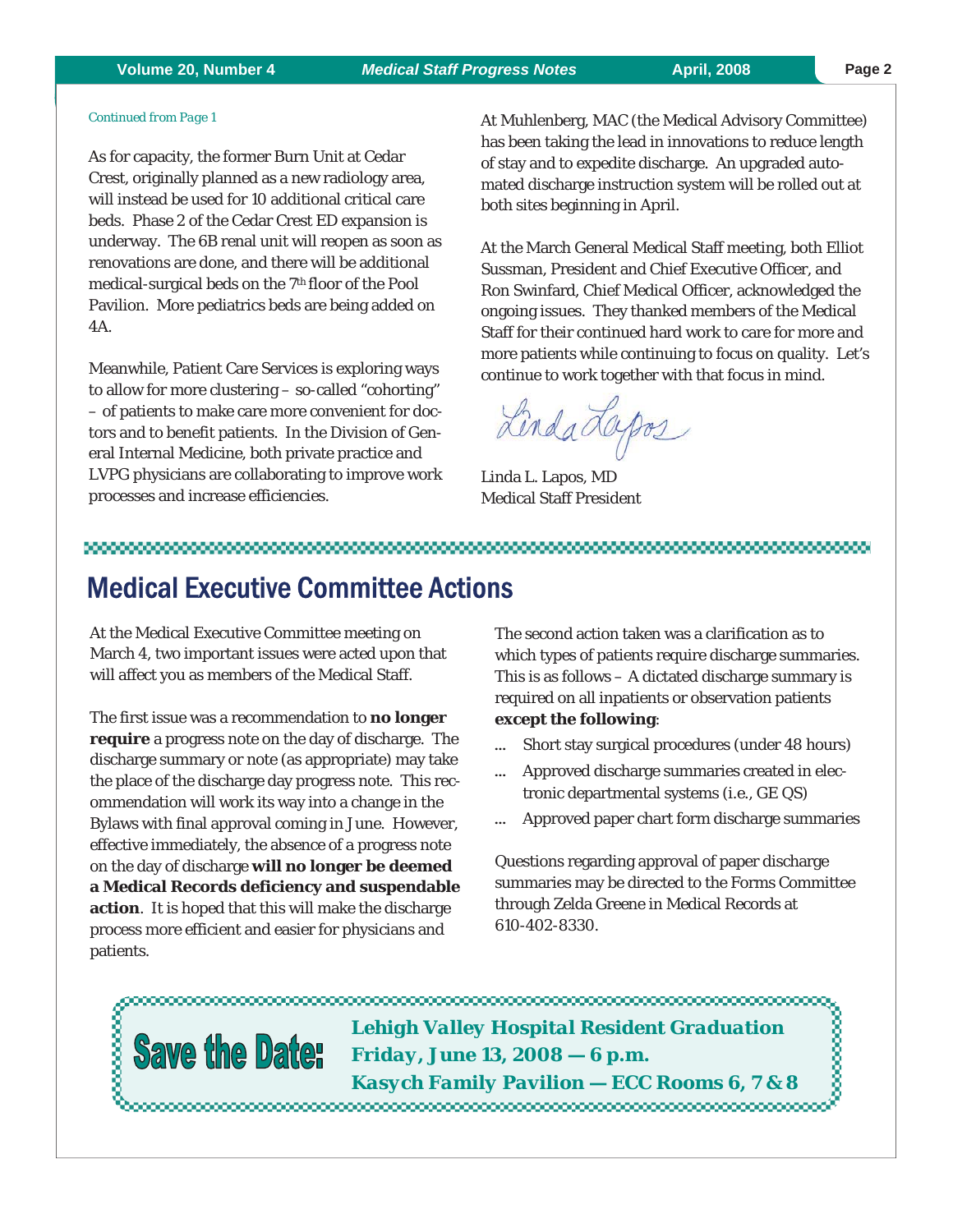# Present on Admission (POA)

According to new CMS (Medicare) guidelines, hospitals will not be reimbursed for the treatment of certain hospital-acquired infections and other conditions, including pressure ulcerations. If one or more of these conditions are present on admission (POA), they must be documented as such to allow for accurate coding and to assure proper reimbursement to the hospital. Given the fact that we treat some very sick and debilitated patients at LVH, the financial implications are enormous!

Effective **April 1, 2008**, LVH will undertake a new initiative to address the requirement to document pressure ulcerations. In order to make this process as painless as it can be for our physicians who are already working very hard to take care of their patients, LVH has developed a system wherein nursing will document any ulcer, Stage I-IV, and engage the Wound Healing Team to provide photo documentation. A call will then be placed to the admitting attending by the Wound Healing Team and a note will be left on the Green Communication Sheet advising the attending that her/his patient has a "pressure ulcer POA." In the Progress Note the next day, the physician note must simply document one time "decubitus ulcer, anatomical site, POA."

Not only will this be a proactive way for physicians to ensure appropriate reimbursement for the institution and, perhaps, even themselves, this will obviate the need for Medical Records to query the physician after discharge.

Thank you for your help with this important initiative and remember "decubitus ulcer, anatomical site, POA."

If you have any questions regarding this issue, please contact Anthony V. Matejicka II, DO, Lead Physician Coach, at 610-868-6880.

#### 

# Scheduling Treatments: Methylprednisolone, IgG or Blood Transfusions

A task force was developed to address the needs of the outpatient population who are initiating treatment or the continuation of Methylprednisolone, IgG, or blood transfusions. Many of these patients receive their treatments in the multipurpose area (MPA) and/or the Express Admissions Unit (EAU) during the week and then are assigned to an inpatient bed on the weekend to complete their treatment. The current process requires a bed to be reserved for up to 48 hours for these patients to receive their treatments which may only take 2-4 hours. The new process will allow for the utilization of an inpatient bed only for the time required for the treatment which will improve patient access for members of the community.

On the evening prior to treatment, the patient will be contacted at home regarding their appointment time. On the day of treatment, the patient will report to the information desk to receive their bed assignment. If the patient requires a second day of treatment, the process will repeat. The process itself will entail modest changes for physicians. As in the past, physicians will continue to call **Patient Access or Bed Management**. In addition, the physician will then need to **fax the orders to Bed Management** at 610-402-1696.

This new process will go into effect **April 15, 2008**. The goal is to improve efficiency while maintaining patient and physician satisfaction and quality care. Ultimately, this new process will allow quicker access for patients who require an inpatient bed.

If you have any questions, please contact Courtney Vose, RN, Administrator of Patient Care Services, at 484-884-3496.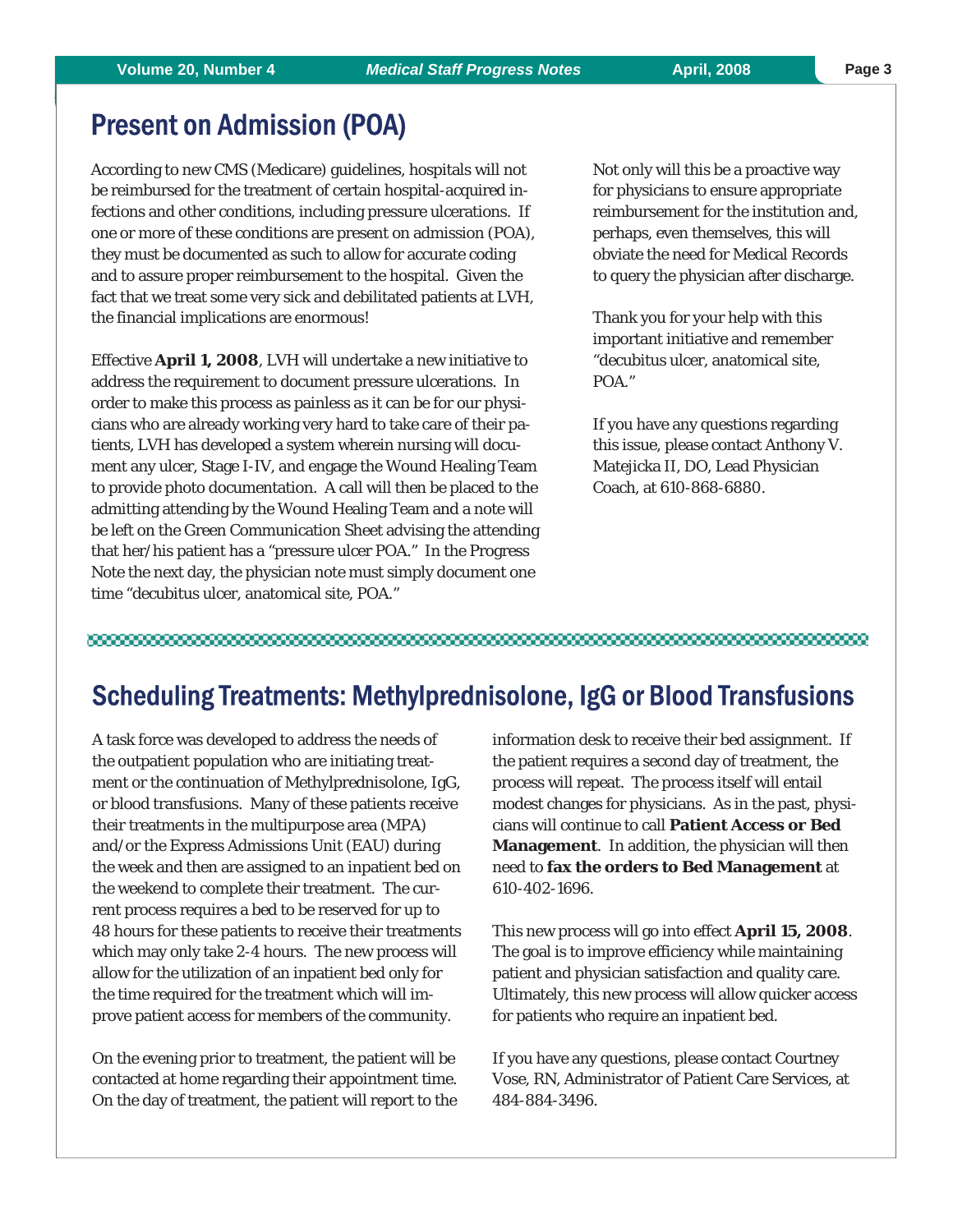# "Miles of Smiles" Project Targets Improved Dental Care for Children

On February 25, 2008, Lehigh Valley Hospital and Health Network (LVHHN) and Capital BlueCross announced that they are partnering to address a critical need for children's dental care in the community with the creation of the "Miles for Smiles" mobile dental unit.

Capital BlueCross announced a contribution of \$250,000 toward the project, presented by President and CEO Anita M. Smith during a ceremony at Allentown's Central Elementary School, one of three schools in the city to initially benefit from the service. The mobile dental unit also would serve the Caring Place Youth Development Center, Casa Guadalupe Community Center and the Sixth Street Shelter for the homeless, all in Allentown.

"Dental cavities are the most common chronic childhood disease, yet they often go untreated," said Elliot J. Sussman, MD, LVHHN's President and CEO. "For children whose families cannot access regular dental check-ups and care, about 80 percent of tooth decay remains untreated. We believe that there are more than 11,000 children in Allentown alone who need dental care."

"Miles of Smiles" services would range from prevention education to basic and restorative services including brushing and flossing techniques, healthy eating, cleaning, fluoride treatments, X-rays, cavity treatments and simple extractions.

"Children are our future," shared Ms. Smith. "The most important investment we can make in our communities and in the future of our region is to invest in our children's health today. When Lehigh Valley Hospital reached out to Capital BlueCross, we didn't hesitate to enthusiastically support the Miles of Smiles dental van because we know there are proven links between early oral health and the future overall health of our children".

According to Sophia C. Kladias, DMD, LVHHN's Chair of the Department of Dental Medicine, the "Miles of Smiles" dental unit would include two fully-equipped treatment rooms, a sterilization area, a digital X-ray system and a wheelchair lift. It would be staffed by a full-time dentist, hygienist, dental assistant and a driver/medical clerk. "This is a tremendous opportunity to do something positive to improve our children's dental health," Dr. Kladias said. "We anticipate approximately 3,500 patient visits each year, and the Miles of Smiles mobile dental unit will open up much-needed capacity in the Lehigh Valley Hospital-17th and Chew dental clinic so that we can treat more adults who currently lack access to care."

Ms. Smith presented Dr. Sussman with a \$250,000 mock check representing more than one-quarter of the "Miles of Smiles" project's \$900,000 goal. Dr. Sussman said the Capital BlueCross support brings the total from charitable gifts, grants and pledges to \$478,000. "With the generous help of our community, I'm confident we will reach our goal."



Six Central school students joined Ms. Smith and Dr. Sussman in making the announcement by displaying a three-foot high cardboard rendering of the mobile dental unit, which will be colored various shades of blue and white. It features smiling child characters surrounding Capital BlueCross's blue man mascot, which is pictured spelling out "Miles of Smiles" from a toothpaste tube.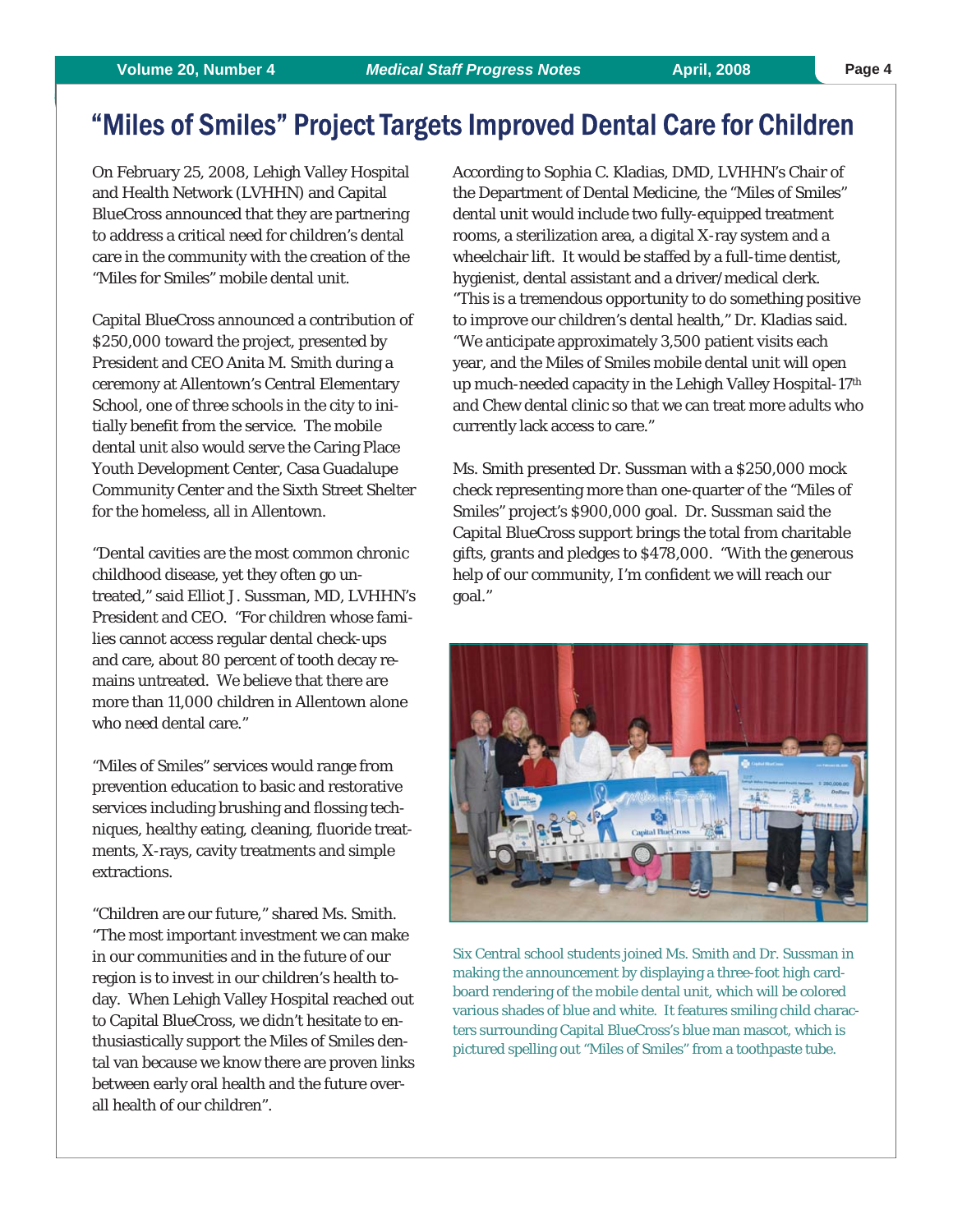# News from CAPOE Central

### Changes to the MI Profile

Based on recent changes to guidelines and the present troponin assay, the timing of the second and third parts of the MI Profile was changed on March 20, 2008. The second MI Profile (MI 2) will be drawn four hours after MI 1 (Initial Specimen). The third MI Profile (MI 3) will be drawn 10 hours after the Initial Specimen (MI 1). All order sets containing the MI Profile and the main Lab list have been adjusted. Please direct any questions regarding this issue to Larry E. Jacobs, MD, Division of Cardiology, at 610-402-9370.

## Expert Rule for Religious Preferences

You will notice a new expert rule pop-up when you order blood products on a patient whose religion is a Jehovah's Witness. The rule, "Religious Preference Alert," will alert you when ordering all blood products, and will remind the ordering clinician to "Please Verify Consent." The rule will not stop the clinician from ordering the blood product. Please be aware of this new rule.

If you have any questions or concerns regarding these or any other CAPOE issues, please contact Don Levick, MD, MBA, Physician Liaison, Information Services, at 610-402-1426 or pager 610-402-5100 7481.

#### 

# Visitor Parking Services

Now that a good portion of the LVH-Cedar Crest construction is completed, a few changes relating to Visitor Parking Services will be made in the next few weeks. With all three parking decks as well as additional surface parking now in service, the Cedar Crest & I-78 campus has about 2,000 additional parking spaces. Many patients and visitors are now self-parking, which has dramatically reduced the number of cars being valet parked from as many as 1,600 a day during the peak of construction to about 300 cars a day. The additional parking also has reduced the demand for the level of shuttle service provided for patients and visitors.

Based on this information, the following changes will occur:

- ... The shuttle trips between Cedar Crest and LVHHN locations in the medical office park across Cedar Crest Blvd. have been discontinued as of March 20, 2008, due to limited ridership.
- ... The shuttle bus service between the five-story parking deck and the Pool Pavilion main lobby will be discontinued as of April 21, 2008, due to the completion of the two visitor parking decks in the front of the hospital.
- ... Effective April 21, 2008, the Valet Parking Service hours will be:
	- ° LVH-Cedar Crest Pool Pavilion Main Lobby 5:30 a.m. to 6 p.m., Monday through Friday. After 6 p.m., no valet parking will occur, however, cars will be retrieved until 9 p.m. A Visitor

Assistant will continue to be available until 11 p.m., Monday through Friday, and from 7 a.m. to 11 p.m., on Saturday and Sunday.

- ° LVH-Cedar Crest Cancer Center 6 a.m. to 4 p.m., Monday through Friday (unchanged)
- LVH-Muhlenberg 5:30 a.m. to 3:30 p.m., Monday through Friday (unchanged)
- LVH-17<sup>th</sup> & Chew 6 a.m. to 10 p.m., Monday through Friday; extended hours due to Sleep Center services in the evening (unchanged)
- ... The booths at the LVH-Cedar Crest Emergency Department parking lot and the five-story parking deck will continue to be staffed, and a Visitor Assistant will be available at the entrance of the Center for Advanced Healthcare (1250 S. Cedar Crest Blvd.).

If you have any questions regarding the above changes, please contact E. Gerald Kresge, Security Director, at 610-402-1077.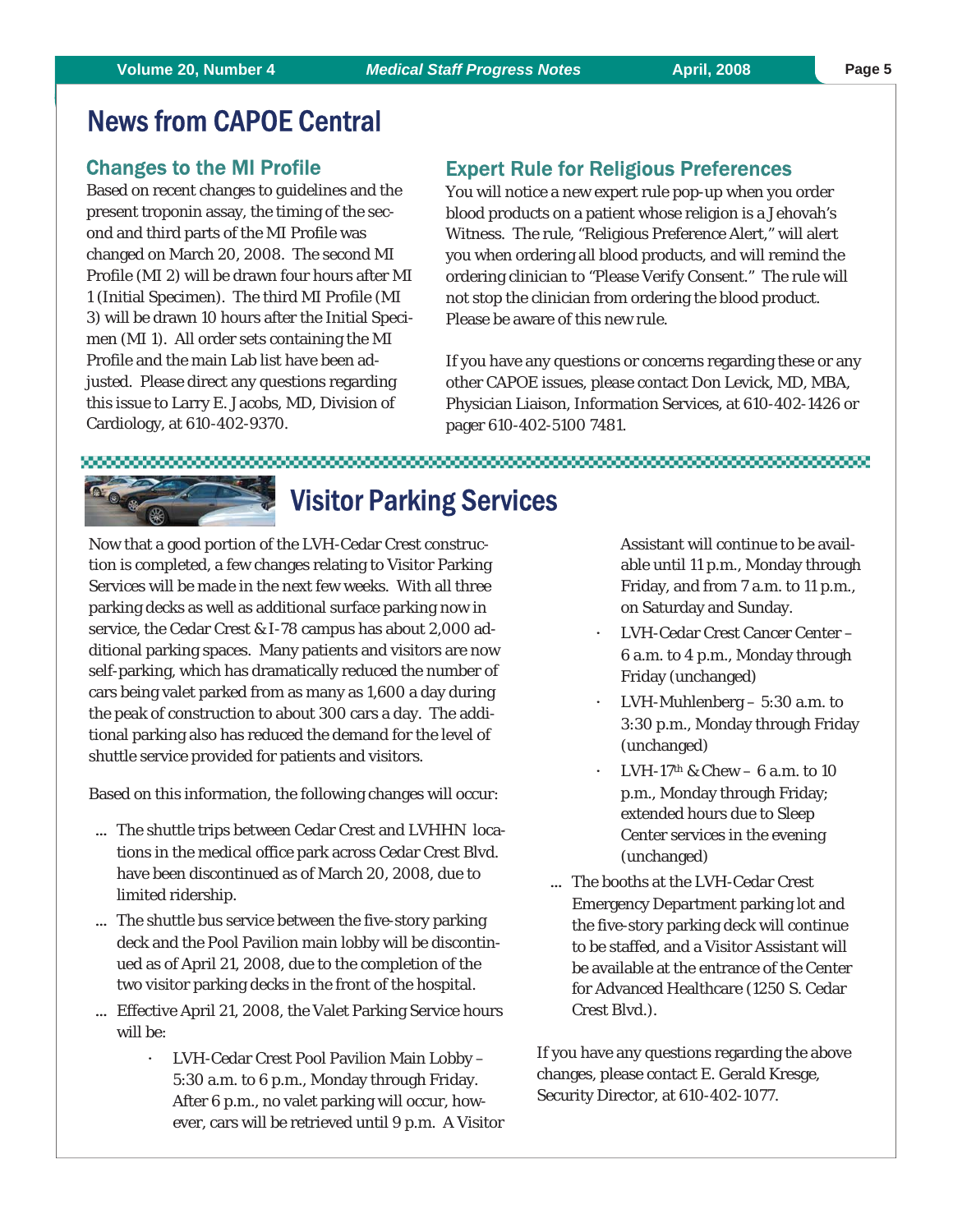# The New Discharge Instructions with Medication Reconciliation

A brand new, easy to use Discharge Instruction Application is going-live soon. New functionality includes:

- ... The application will launch right from LastWord with the command DCI
- ... Inpatient medications can be worked for discharge from day of admission through the day of discharge
- ... You can create your own medication list for your most commonly prescribed medications
- ... Service line specific instructions can be tailored into the application
- **Most important: the application has medication reconciliation functionality**

### **A final medication reconciliation screen:**

| <b>AHFS Classification</b>                              | Home Meds (19MAR08 10:44:50)                     | <b>IP Meds (current)</b>                                                             | <b>DCI Meds (current saved)</b>                                                                                            |
|---------------------------------------------------------|--------------------------------------------------|--------------------------------------------------------------------------------------|----------------------------------------------------------------------------------------------------------------------------|
| <b>Analgesics And</b><br>Antipyretics, Misc.            |                                                  | ACETAMINOPHEN TABLET 325 MG<br>RXQ6H, PRN                                            | ACETAMINOPHEN TABLET 325 MG<br>(TYLENOL Tab), By Mouth, Dose: 325 mg, (TYLENOL Tab), By Mouth, Dose: 325 mg,<br>RXQ6H, PRN |
|                                                         | Ambien (Zolpidem), PO, Dose: 5 tab, HS           |                                                                                      |                                                                                                                            |
| <b>Anxiolytics, Sedatives &amp;</b><br>Hypnotics, Misc. |                                                  | ZOLPIDEM TARTRATE 5 MG TAB PO<br>(AMBIEN), By Mouth, Dose: 5 mg, RXHS,<br><b>PRN</b> | ZOLPIDEM TARTRATE 5 MG TAB PO<br>(AMBIEN), By Mouth, Dose: 5 mg, RXHS,<br>PRN                                              |
| <b>HMG-COA Reductase</b><br><b>Inhibitors</b>           |                                                  | SIMVASTATIN 10MG TAB PO (ZOCOR), By<br>Mouth, Dose: 10 mg, RXQD18                    | SIMVASTATIN 10MG TAB PO (ZOCOR), By<br>Mouth, Dose: 10 mg, RXQD18                                                          |
|                                                         | Zocor (Simvastatin), PO, Dose: 20<br>Tablets, HS |                                                                                      |                                                                                                                            |
|                                                         | Aspirin (Ascriptin), po, Dose: 80 Tablets,       |                                                                                      |                                                                                                                            |
| <b>Nonsteroidal Anti-</b><br><b>Inflammatory Agents</b> | <b>GIAM</b>                                      | ASPIRIN TABLET 325 MG (ASPIRIN), By<br>Mouth, Dose: 325 mg, RXQD                     | ASPIRIN TABLET 325 MG (ASPIRIN), By<br>Mouth, Dose: 325 mg, RXQD                                                           |
| <b>Proton-Pump Inhibitors</b>                           |                                                  | OMEPRAZOLE 20MG CAP DR PO<br>(PRILOSEC), By Mouth, Dose: 20 mg,<br>RXQD7             | OMEPRAZOLE 20MG CAP DR PO<br>(PRILOSEC), By Mouth, Dose: 20 mg,<br>RXQD7                                                   |
|                                                         | Prilosec (Omeprazole), PO. Dose: 20              |                                                                                      |                                                                                                                            |

Inpatient meds can updated anytime during the patient stay by clicking on the LastWord icon:

| <b>Diagnosis</b>                                                                           | <b>MD Diet</b>                                                                                                                                                   | Activity                      | IP Meds                                            | Home Meds                         | New Rx         |
|--------------------------------------------------------------------------------------------|------------------------------------------------------------------------------------------------------------------------------------------------------------------|-------------------------------|----------------------------------------------------|-----------------------------------|----------------|
| Non-Med Rx                                                                                 | DC Instructions                                                                                                                                                  | Follow Up Care                | Pt Questions                                       | <b>Allergies</b>                  | Reconcile Meds |
| <b>Active IP Medications</b>                                                               |                                                                                                                                                                  |                               |                                                    | <b>Get LastWord Orders</b>        |                |
| to<br>Dose:<br>Rate:<br>*Route: TOP<br>PRN:<br>Duration:<br>Start:<br>Ingredients/Details: | Chlorophyll/papain/urea(panafil) 1TUBE (Original Order: 26Sep07 Original Max Doses: )<br>Dose Form:<br>Rate Unit:<br>*Freq: RXBID<br>DAW:<br>*Quantity:<br>Stop: | Refills:<br><b>Next Dose:</b> | Approve - Generate Rx                              | PENDING MD APPROVAL               |                |
| <b>Comments:</b> Apply 1 inch to foot ulcer                                                |                                                                                                                                                                  |                               |                                                    |                                   | ∖⊌ื่ฮ          |
| <b>Dose: 750</b><br>to<br>Rate:<br>*Route: PO<br>PRN:<br><b>Duration:</b>                  | Methocarbamol Tablet 750mg (Original Order: 21Sep07 Original Max Doses: )<br>Dose Form: mgs<br>Rate Unit:<br>*Freq: RXQ6H<br>DAW:<br>*Quantity: 40 Tabletss      | Refills: 4                    | $\vee$ Approve - Generate Rx<br>21Sep2007 11:07:47 | <b>Updated By: BAILEY, JUDITH</b> |                |
| Start:<br>Ingredients/Details:                                                             | Stop:                                                                                                                                                            | <b>Next Dose:</b>             |                                                    |                                   |                |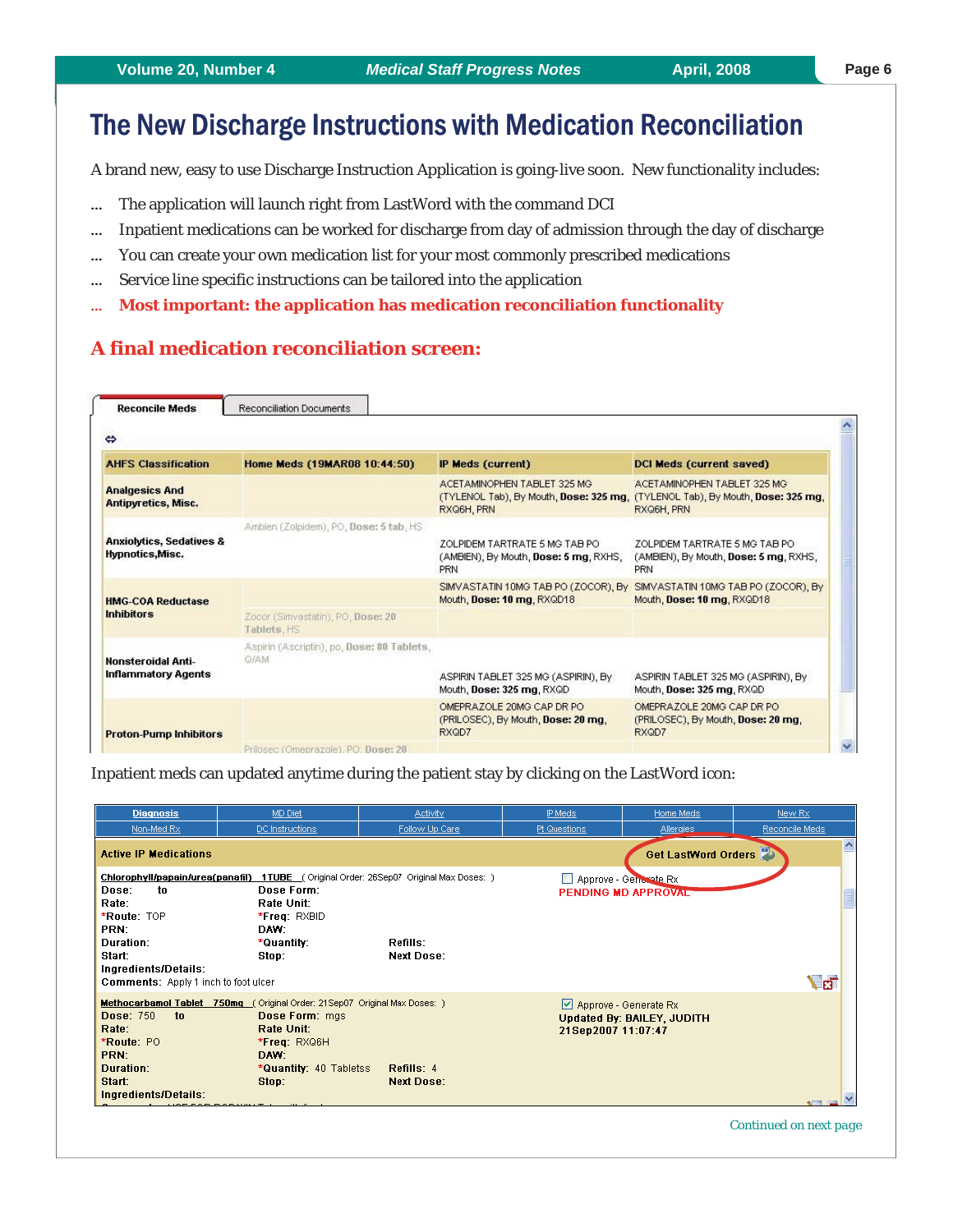**Volume 20, Number 4** *Medical Staff Progress Notes* **April, 2008**

#### *Continued from Page 6*

The provider has many options for the Home Medications:

| <b>Active Home Medications</b>                                                                            |                                                                                      |                                       | <b>Refresh Home Meds</b>                                                                                                           |
|-----------------------------------------------------------------------------------------------------------|--------------------------------------------------------------------------------------|---------------------------------------|------------------------------------------------------------------------------------------------------------------------------------|
| Percocet 325 mg<br>to<br>$\frac{2}{2}$<br>Dose: 1<br>Rate:<br>*Route: PO<br>PRN: Y<br>Duration:<br>Start: | Dose Form:<br>Rate Unit:<br>$*$ Freq: Q4H<br>DAW:<br>*Quantity: 40 Tabletss<br>Stop: | Refills:<br>Next Dose: 26SEP2007 0900 | Approve - Generate Rx<br>○ Continue medication<br>O Do Not Take<br>O No Action<br>Undeted By: BAILEY, JUDITH<br>25Sep2007 11:59:21 |
| Ingredients/Details:<br><b>Comments:</b> Use for chronic back pain                                        |                                                                                      |                                       | v                                                                                                                                  |

E-scripts can also be generated for outpatient lab and diagnostic studies, at home therapy, and durable equipment:

| <b>Diagnosis</b>                             | MD Diet                                                        | Activity         | IP Meds          | Home Meds        | New Rx                  |
|----------------------------------------------|----------------------------------------------------------------|------------------|------------------|------------------|-------------------------|
| Non-Med Rx                                   | DC Instructions                                                | Follow Up Care   | Pt Questions     | <b>Allergies</b> | Reconcile Meds          |
| <b>Lab Test</b>                              |                                                                | <b>Schedule</b>  |                  |                  | ∧                       |
| Basic Metabolic Panel                        |                                                                | 10-14 Days       |                  |                  |                         |
|                                              | Comment: Have labs drawn 3 days before next doctor appointment |                  |                  |                  | $\overline{\mathbf{x}}$ |
| CBC without differential                     |                                                                | 1 Week           |                  |                  |                         |
| Comment:                                     |                                                                |                  |                  |                  | 看頭                      |
|                                              |                                                                |                  |                  |                  |                         |
| <b>Respiratory Therapy</b>                   |                                                                | <b>Schedule</b>  | <b>Diagnosis</b> |                  |                         |
| Home Oxygen                                  |                                                                | Four times a day | chronic asthma   |                  |                         |
| Comment:                                     |                                                                |                  |                  |                  | 看好                      |
|                                              |                                                                |                  |                  |                  |                         |
| <b>Diagnostic Studies Test</b>               |                                                                | <b>Schedule</b>  |                  |                  |                         |
| 2 view AP and lat upright cervical spine $x$ |                                                                | 1 Week           | Ē                |                  |                         |
| Comment:                                     |                                                                |                  |                  |                  | 看頭                      |
| <b>Durable Equipment</b>                     |                                                                | <b>Schedule</b>  | <b>Diagnosis</b> |                  | $\checkmark$            |

# **Go-Live Dates:**

| March 18, 2008 | Transitional Trauma Unit (CC) Discharge Instructions go-live. |
|----------------|---------------------------------------------------------------|
| March 25, 2008 | <b>Transitional Trauma Unit Home Meds go-live</b>             |
| April 8, 2008  | LVH-M 6T DCI and Home Meds go-live                            |
| April 22, 2008 | LVH-M roll-out                                                |
| April 29, 2008 | Kaysch roll-out                                               |
| May 6, 2008    | Pool roll-out                                                 |
| May 13, 2008   | Jaindl roll-out                                               |
| May 20, 2008   | $17th$ St. roll-out                                           |

Please stay tuned for postings regarding training for this application. For more information or if you have any questions, please contact Judy Bailey, Senior System Analyst, at 610-402-1891.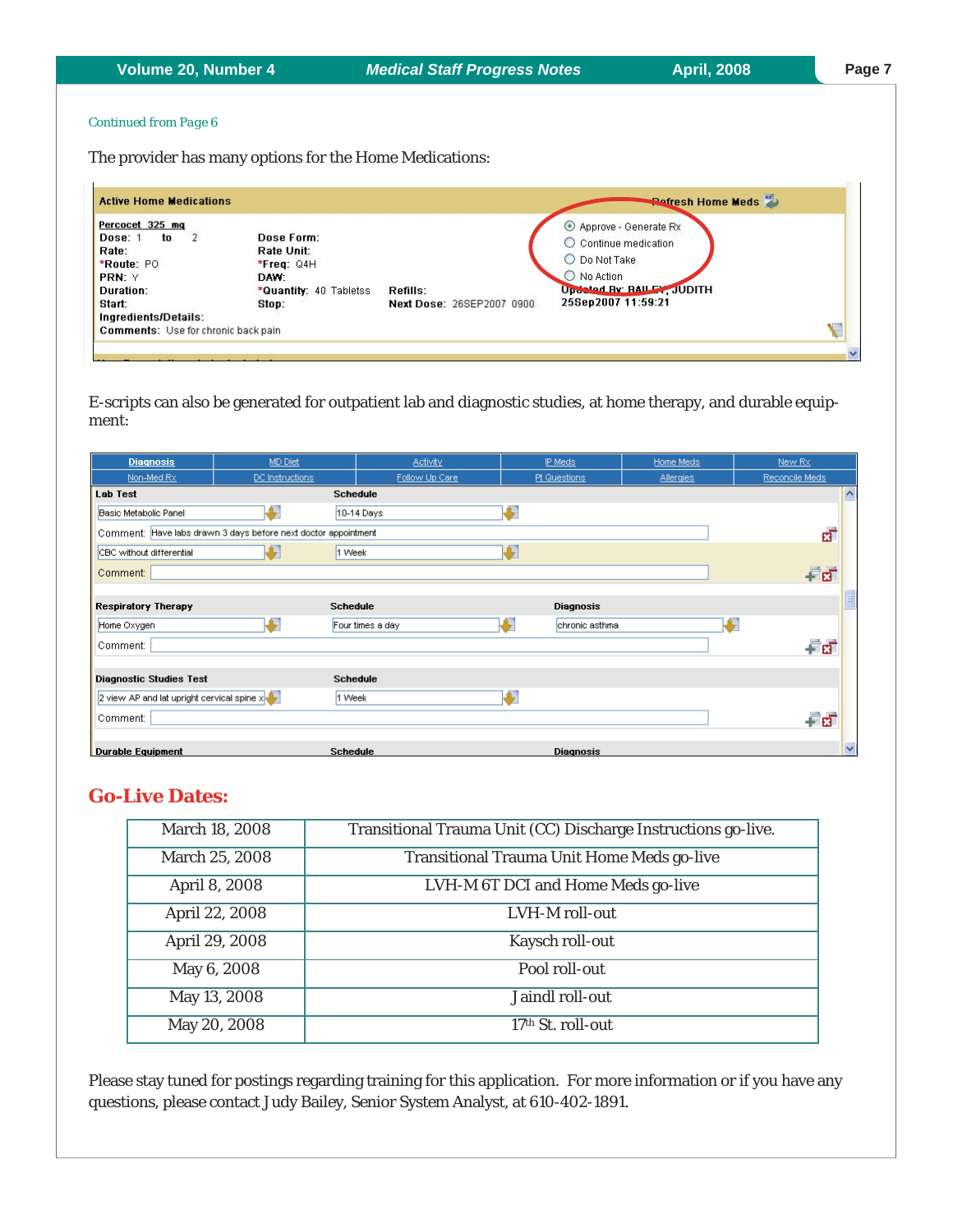# News from Health Information Management

# Physician Queries

As noted in the last edition of *Medical Staff Progress Notes*, the physician query process is undergoing significant improvements. By June 2008, physicians will have the ability to answer by editing the electronic query form, eliminating the need for dictated addendums.

Physicians and coders agree that queries posed after patient discharge can be inconvenient and seemingly ambiguous. These queries are, however, regulated and do have an important purpose relating to complete medical record documentation. Physicians may be able to reduce the number of retrospective queries they receive by addressing the yellow Clinical Documentation Requests placed on the record by the Documentation Improvement Coaches while the patient is still in-house.

In response to questions raised regarding what is being asked in the retrospective query, the following example is provided. The query asking about the clinical significance of the diagnosis on the pathology report has been updated to simply ask the attending physician's agreement or disagreement with the pathology diagnosis. The coding requirement is that the attending physician personally documents the diagnosis that is provided on the pathology report if in agreement. The new query will read:

In order to ensure that the reported codes best reflect your patient's condition, further clarification is required.

Per inpatient coding guidelines, pathology report findings must be validated/documented by the attending physician in order to code the diagnosis.

The following diagnosis(es) are listed on the pathology report:

If you are in agreement, please document this diagnosis in the text area provided.

\_\_\_\_\_\_\_\_\_\_\_\_\_\_\_\_\_\_\_\_\_\_\_\_\_\_\_\_\_\_\_\_\_\_\_\_\_\_\_.

If you are not in agreement, please document the diagnosis that you feel is appropriate for this patient.

If you have any questions regarding this query, please contact the coding department at 610-969-2863.

If you have questions regarding physician queries, please contact Carolyn Murphy, Director, HIM Coding and Registry, at 610-969-2871.

#### 



# LVHHN Digital Library Services

# Current Awareness: Journal Alerts from the Digital Library

Do you have trouble keeping up with new journal content? Is there a title that you'd like to review but you just can't see your way to subscribing to yet another journal to add to the pile on your bedside table?

Let Library Services save you time and money. All you need is access to the intranet either on campus or via Web SSO. Select a title from our electronic journal list -- from the intranet, click on Departments/ NonClinical/Library Services/ Electronic Journal List. Contact Wanda\_L.Fatzinger@lvh.com, Library Technician, by email or phone at 610-402-8542 with the title(s) of interest to you.

Whenever a new issue of your journal is published, you will get an email message and a link to the online version of that issue. Click on the link and you can scan the issue and read or print the articles that you find interesting. (Note: Titles with delays indicated by a pink icon in the first column are not suitable for the Current Awareness service.)

If you have any questions regarding this issue, please contact Library Services at 610-402-8410.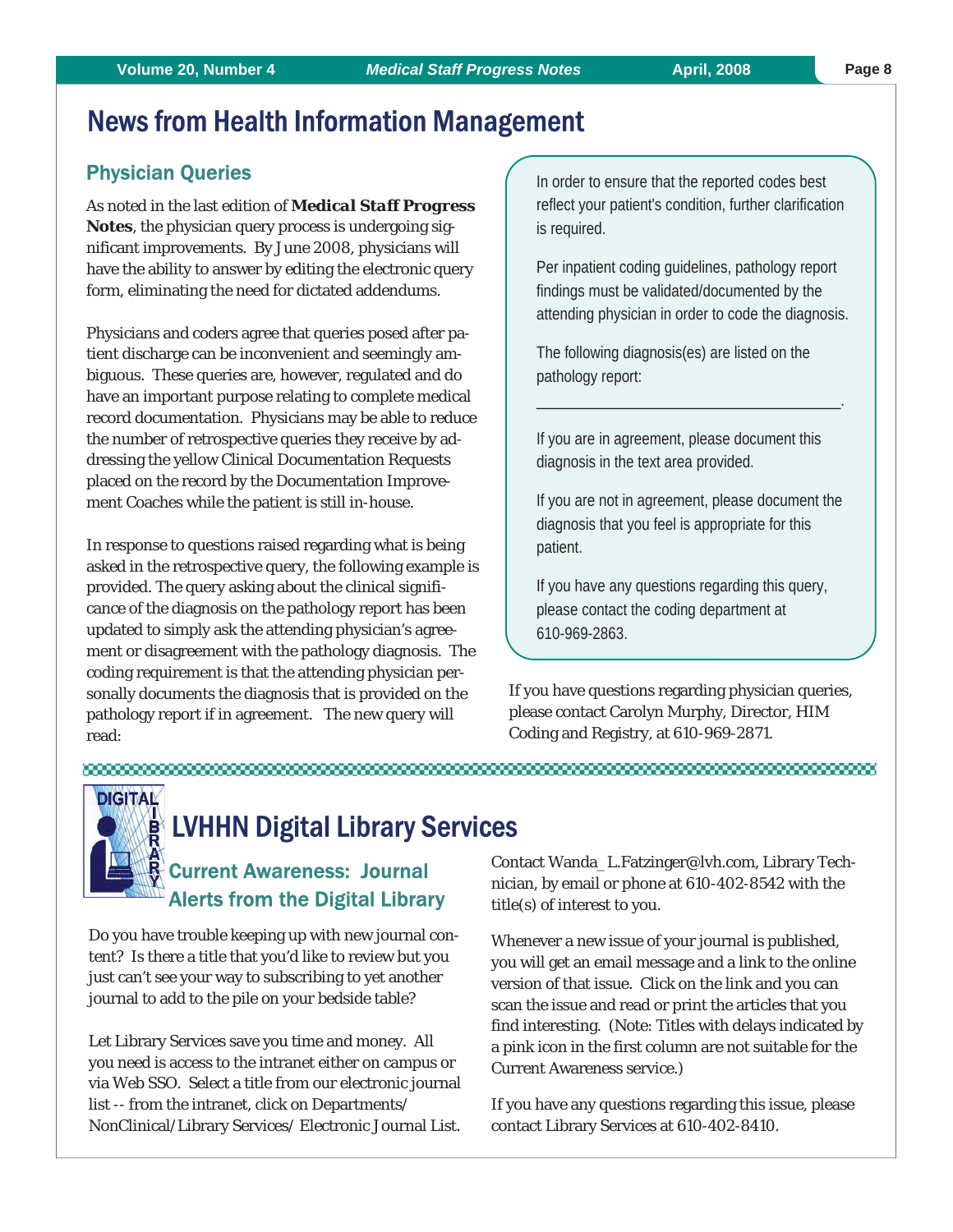#### **Page 9**

# Congratulations!



**Bruce A. Ellsweig, MD**, Department of Family Medicine, was recently appointed Medical Director of Lehigh Valley Hospice. In this position, Dr. Ellsweig will be responsible for patient care for the nonassigned patients on the inpatient hospice

unit and outpatient hospice. He will also develop standards and guidelines for the management of hospice patients. Dr. Ellsweig has been a member of the Medical Staff since November, 1978. Prior to his recent appointment, Dr. Ellsweig was in private practice.



**William D. Hardin, Jr., MD**, Section of Pediatric Surgery, was recently notified by the American Board of Surgery that he successfully completed the 2007 recertification examinations in both Surgery and Pediatric Surgery and is now recognized as Recerti-

fied in both specialties. Dr. Hardin was recently appointed to the Medical Staff in February, 2008. He is in practice with LVPG-Pediatric Surgery.



**Christopher A. Hawkins, MD**,

Division of Orthopedic Surgery, Section of Ortho Trauma, was recently notified by the American Board of Orthopaedic Surgery that he passed the 2007 Subspecialty Certificate in

Orthopaedic Sports Medicine examination. Dr. Hawkins has been a member of the Medical Staff since September, 2001, and is in practice with OAA Orthopaedic Specialists.



**Robert C. Palumbo, MD**, Division of Orthopedic Surgery, Section of Ortho Trauma, was recently notified by the American Board of Orthopaedic Surgery that he passed the 2007 Subspecialty Certificate in Orthopaedic Sports Medicine examination.

Dr. Palumbo has been a member of the Medical Staff since July, 2002, and is in practice with OAA Orthopaedic Specialists.

### 

# Papers, Publications and Presentations

**Dennis B. Cornfield, MD,** Chief, Section of Hematopathology & Clinical Laboratory Medicine, co-authored an article – "The 8p11 Myeloproliferative Syndrome: Review of Literature and an Illustrative Case Report" – which was published in Volume 1, Number 5 of the *International Journal of Clinical and Experimental Pathology*.

**Wayne E. Dubov, MD,** Division of Physical Medicine-Rehabilitation; **Michael M. Badellino, MD**, Department of Surgery Vice Chair for Education and General Surgery Residency Program Director, and **Michael D. Pasquale, MD**, Department of Surgery Senior Vice Chair and Chief, Division of Trauma-Surgical Critical Care, co-authored a chapter titled "Trauma Rehabilitation" which appeared in *Current Therapy of Trauma and Surgical Critical Care*.

**Jeffrey R. McConnell, MD**, Division of Orthopedic Surgery, Section of Ortho Trauma, presented a paper at the 24th Annual Meeting of the Association of Neurological Surgeons/Congress of Neurological Surgeons, Section on Disorders of the Spine and Peripheral Nerves, held in late February in Orlando, Fla. The paper was titled "A Comparison of –TCP+BMA vs. RhBMP-2 in Anterior Lumbar Interbody Fusion: A Prospective, Randomized Trial with 1-Year Interim Clinical and Radiographic Outcomes."

**William L. Miller, MD, MA**, Chair, Department of Family Medicine, gave a plenary presentation titled "Collaborative Medical Home Building 101: Harry Potter Learns Practice Jazz" on February 29 at the 28th Annual Society of Teachers of Family Medicine Conference on Families and Health held in New Orleans, La.

**Paul J. Mosca, MD, PhD**, Department of Surgery Vice Chair for Research and Chief, Section of Surgical Oncology; Eric Teicher, MD, General Surgery resident; and **Suresh P. Nair, MD**, Hematology-Oncology Fellowship Director, co-authored an article – "Can Surgeons Improve Survival in Stage IV Melanoma?" – which was published in the April 2008 issue of the *Journal of Surgical Oncology*.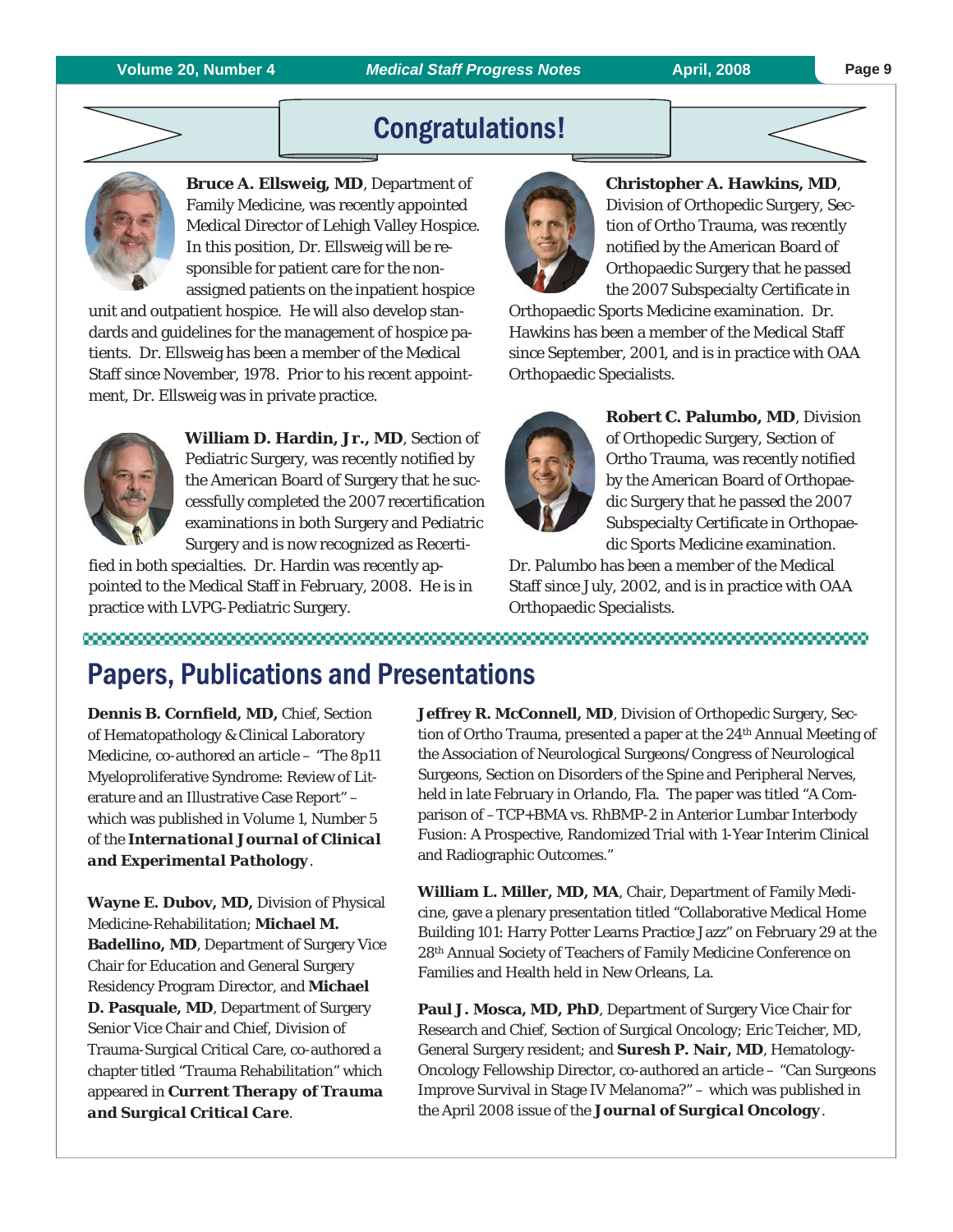# Upcoming Seminars, Conferences and Meetings

# Medical Grand Rounds

Medical Grand Rounds are held every Tuesday, beginning at noon, in the Auditorium of Lehigh Valley Hospital, Cedar Crest & I-78, and videoconferenced to the ECC Room B at LVH-Muhlenberg. Topics to be discussed in April will include:

- April 1 "Antibiotic Resistant Bacteria" Eric T. Young, MD
- $\ldots$  April 8 "Evaluating the Patient with Pulmonary Disease – Thoracic & Non-Thoracic" – Gregory C. Kane, MD, Vice Chairman, Department of Medicine, Thomas Jefferson University, Philadelphia, Pa.
- April 15 "Approaching Anemia Therapy in CKD: A Nephrologists Perspective" – Jerry Yee, MD, Division of Nephrology/Hypertension, Henry Ford Hospital, Detroit, Mich.
- April 22 "Head & Cervical Spine Injuries In Athletes – Evaluation & Return to Play" – Joshua S. Krassen, DO
- April 29 "Update on Alzheimer's Disease Treatment" – Jason Karlawish, MD, Associate Professor of Medicine and Medical Ethics, University of Pennsylvania, Philadelphia, Pa.

For more information, please contact Becky Sherman in the Department of Medicine at 610-402-8045.

# Neurology Conferences

The Division of Neurology conferences are held on Thursdays beginning at noon at the location noted. Topics to be discussed in April will include:

- $\ldots$  April 3 Case Presentations with emphasis on bedside cognitive evaluation – Lorraine Spikol, MD — Location — Kasych ECC Room 7
- April 10 Division Meeting
- April 17 "Functional MRI" Heather Newman, MD — Location — Kasych ECC Room 8
- April 24 "Interesting Neuropsychology Case

Presentations" – David Glosser, ScD — Location — Kasych ECC Room 7

For more information, please contact Sharon Bartz, Conference Coordinator, Neurosciences and Pain Research, at 610-402-9001.

# OB/GYN Grand Rounds

The Department of Obstetrics and Gynecology holds Grand Rounds every Friday from 7:15 to 8:15 a.m., in the locations listed. Topics to be discussed in April will include:

- April 4 GYN Tumor Board Richard Boulay, MD, and Martin Martino, MD - Location—Kasych ECC Room 9
- April 11 GME Annual Report to OB/GYN – William Iobst, MD and J.P. Orlando — Location — Auditorium, Cedar Crest & I-78
- April 18 "Intra-abdominal Adhesions: Can We Prevent Them at the Time of Cesarean Delivery?" – Daniel Kiefer, MD, and Sean Keeler, MD — Location — Auditorium, Cedar Crest & I-78
- $\ldots$  April 25 No Grand Rounds Risk Management Symposium

For more information, please contact Teresa Benner in the Department of Obstetrics and Gynecology at 610-969-4515.

# Pediatric Grand Rounds

The Department of Pediatrics holds Grand Rounds every Tuesday, beginning at 8 a.m., in Kasych ECC Room 6 at Lehigh Valley Hospital, Cedar Crest & I-78. Topics to be discussed in April will include:

- April 1 "Neonatal Surgical Emergencies" William Hardin, MD
- April 8 "MRSA" Jason Kim, MD, Division of Infectious Diseases, Children's Hospital of Philadelphia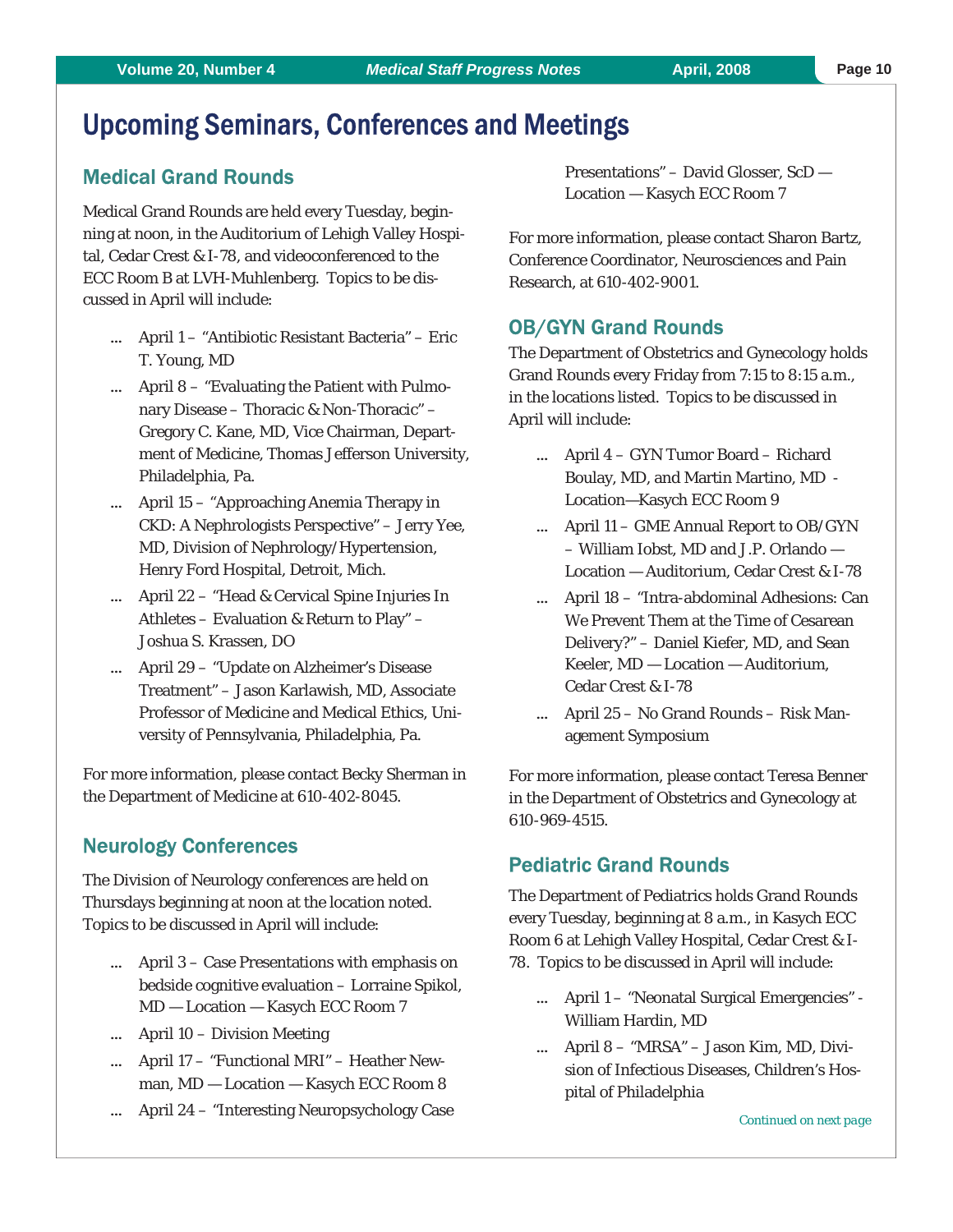#### **Volume 20, Number 4** *Medical Staff Progress Notes* **April, 2008**

#### *Continued from Page 10*

- April 15 "Diagnosis and Management of Common Causes of Nephritis and Nephrotic Syndrome in Children" – Shamir Tuchman, MD, MPH, Division of Pediatric Nephrology, Children's Hospital of Philadelphia
- April 22 "Juvenile Dermatomyositis and Its Under-Recognized Sequelae" – April Bingham, MD
- April 29 "Gangs" Ronald Manescu, Assistant Chief, Allentown Police Department

### Spine Conferences

Conferences relating to interesting spine cases are held the first Wednesday of every month beginning at 7 a.m. Attendees typically include spine surgeons, neurosurgeons, physiatrists, pain management specialists, radiologists, among others. All clinicians are invited to bring interesting cases to this meeting.

The next Spine Conference will be held on Wednesday, April 2, in Kasych ECC Room 8, at Lehigh Valley Hospital, Cedar Crest & I-78.

For more information, please contact James C. Weis, MD, Division of Orthopedic Surgery, or Laura Warner, Clinical Coordinator, at 610-973-6338.

# Surgical Grand Rounds

Surgical Grand Rounds are held on Tuesdays, beginning at 7 a.m., in the Auditorium of Lehigh Valley Hospital, Cedar Crest & I-78, and via videoconference to the First Floor Conference Room at LVH-Muhlenberg. Topics to be discussed in April will include:

- April 1 "Current Status of Pancreas Transplants" – Raja Kandaswamy, MD, Associate Professor of Surgery, University of Minnesota
- April 8 GME Annual Report 2007 William Iobst, MD, and J.P. Orlando
- April 15 "Abdominal Adhesions: Nature or Nurture" – Elie Schochet, MD
- April 22 "Building More Effective Teams in Surgery" – Donald W. Moorman, MD, Vice Chair of Clinical Affairs and Associate Surgeon-in-Chief, Beth Israel Deaconess Medical Center
- April 29 "Quality Improvement with Data" – Clifford Ko, MD, UCLA Medical Center

For more information, please contact Cathy Glenn in the Department of Surgery at 610-402-7839.

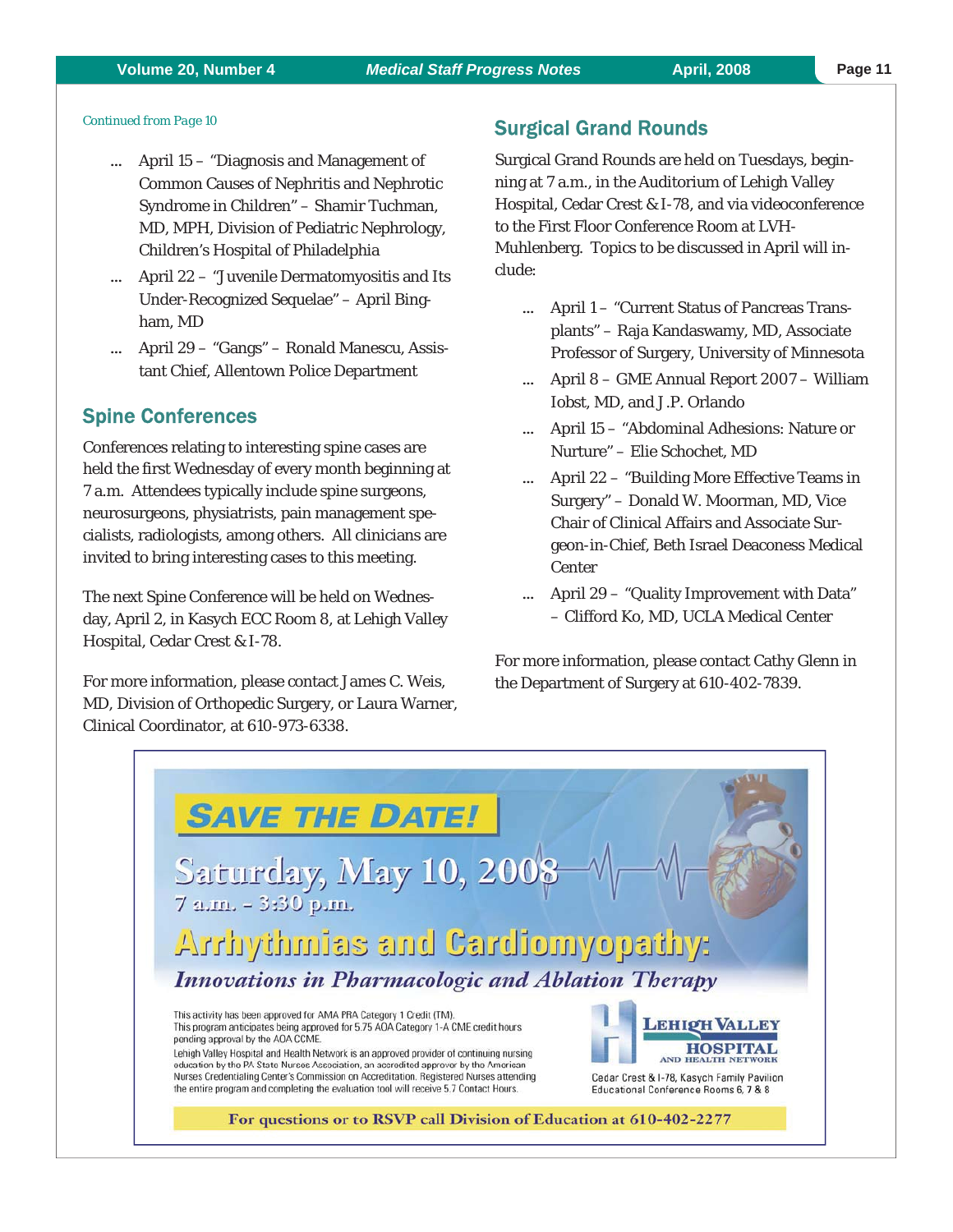# Who's New

*This section contains an update of new appointments, address changes, status changes, resignations, etc. Please remember to update your directory and rolodexes with this information.*

# Medical Staff New Appointments



**Kristin M. Baranko, MD**  ABC Family Pediatricians 6900 Hamilton Blvd., P.O. Box 60 Trexlertown, PA 18087-0060 610-402-6474 Fax: 610-402-0409 Department of Pediatrics Division of General Pediatrics Provisional Active



**Manjeera Cherukuri, MD**  LVPG-Hospitalist Services 1240 S. Cedar Crest Blvd. Suite 409 Allentown, PA 18103-6218 610-402-5369 Fax: 610-402-5959 Department of Medicine Division of Hospital Medicine/General Internal Medicine Provisional Active



**Frank H. King, Jr., MD**  LVPG-Float Pool 1605 N. Cedar Crest Blvd. Suite 602 Allentown, PA 18104-2351 610-439-7506 Fax: 484-664-2290 Department of Pediatrics Division of General Pediatrics Provisional Active



**Liborio LaRussa, MD**  LVPG-Pediatrics Lehigh Valley Hospital Cedar Crest & I-78, P.O. Box 689 Allentown, PA 18105-1556 610-402-7632 Fax: 610-402-7600 Department of Pediatrics Division of General Pediatrics Provisional Active









# **Michael R. Lattanzio, DO**

LVH Department of Medicine Lehigh Valley Hospital Cedar Crest & I-78, P.O. Box 689 Allentown, PA 18105-1556 610-402-5200 Fax: 610-402-1675 Department of Medicine Division of General Internal Medicine Provisional Limited Duty

# **Nicole F. Rosenthal, DO**

ABC Family Pediatricians Allentown Medical Center 401 N. 17th Street, Suite 203 Allentown, PA 18104-6805 610-821-8033 Fax: 610-821-8931 Department of Pediatrics Division of General Pediatrics Provisional Active

# **William E. Scorza, MD**

LVPG-Maternal Fetal Medicine Lehigh Valley Hospital Cedar Crest & I-78, P.O. Box 689 Allentown, PA 18105-1556 610-402-8510 Fax: 610-402-1283 Department of Obstetrics and Gynecology Division of Obstetrics/Maternal-Fetal Medicine Provisional Active

### **John C. Smulian, MD, MPH**

LVPG-Maternal Fetal Medicine Lehigh Valley Hospital Cedar Crest & I-78, P.O. Box 689 Allentown, PA 18105-1556 610-402-8510 Fax: 610-402-1283 Department of Obstetrics and Gynecology Division of Maternal-Fetal Medicine/ **Obstetrics** Provisional Active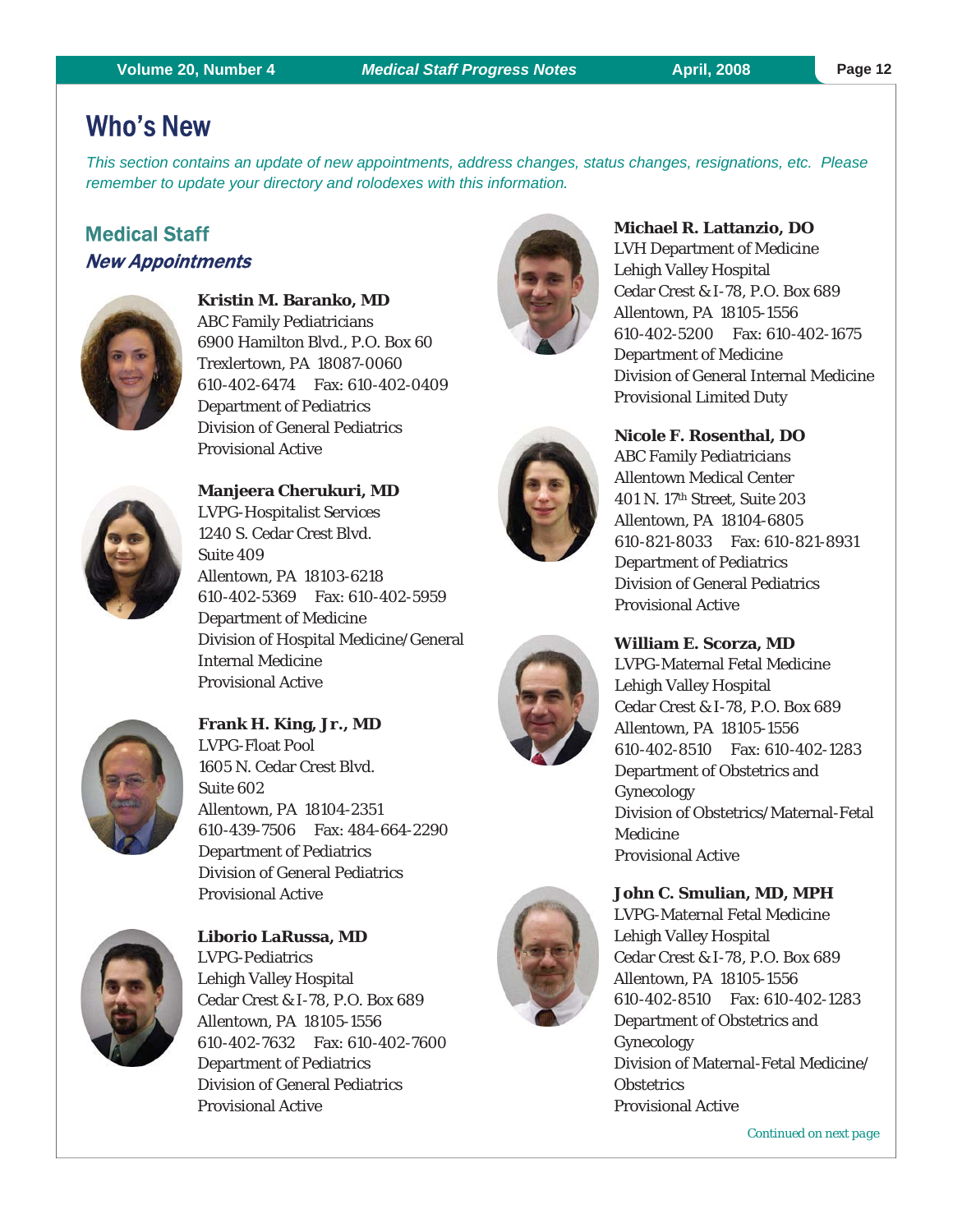### **Volume 20, Number 4** *Medical Staff Progress Notes* **April, 2008 Page 13**

*Continued from Page 12* 



**Raji Srinivasan, MD**  Hamburg Family Practice Center 700 Hawk Ridge Drive P.O. Box 488 Hamburg, PA 19526-9219 610-562-3066 Fax: 610-562-3125 Department of Family Medicine Provisional Active



**John V. Young, Jr., MD**  Breast Care Specialists, PC 250 Cetronia Road, Suite 302 Allentown, PA 18104-9168 610-366-7333 Fax: 610-366-7334 Department of Surgery Division of General Surgery Section of Surgical Oncology Provisional Active

# Medical Staff Leadership Appointments

# **Department of Obstetrics and Gynecology William E. Scorza, MD**  Chief, Division of Obstetrics

**John C. Smulian, MD, MPH**  Vice Chair, Department of Obstetrics and Gynecology and Chief, Division of Maternal-Fetal Medicine

# **Department of Surgery**

**Division Name Change**  From: Division of Vascular Surgery To: **Division of Vascular & Endovascular Surgery** 

# Phone/Fax Number Changes

**Aaron D. Bleznak, MD**  Fax: 484-884-3026

**Michael P. Horowski, DMD**  Phone: 610-252-3302 Fax: 610-252-8960

**Priyanka P. Roy, MD**  Phone: 610-776-5105 Fax: 610-776-5936

# Address Changes

**Ellen M. Field, MD**  1665 Valley Center Parkway Suite 150 Bethlehem, PA 18017-2346 610-868-8460 Fax: 610-868-8435

### **Lehigh Neurology**

 Peter J. Barbour, MD John E. Castaldo, MD Gary W. Clauser, MD Yevgeniy Isayev, MD Soraya E. Jimenez, MD Sulada Kanchana, MD, PhD Yuebing Li, MD, PhD Clarissa J. Liew, MD Glenn A. Mackin, MD James E. Redenbaugh, MD Lorraine J. Spikol, MD Jay D. Varrato, DO Center for Advanced Health Care 1250 S. Cedar Crest Blvd. Suite 405 Allentown, PA 18103-6224 610-402-8420 Fax: 610-402-1689

#### **Neurosurgical Associates of LVPG**

 Stefano Camici, MD P. Mark Li, MD, PhD Mei Y. Wong, MD Center for Advanced Health Care 1250 S. Cedar Crest Blvd. Suite 400 Allentown, PA 18103-6224 610-402-6555 Fax: 610-402-6550

## Status Changes

**Hugh S. Gallagher, MD**  Department of Medicine Division of Cardiology From: Active To: Honorary Status

**Lester Rosen, MD**  Department of Surgery Division of Colon and Rectal Surgery From: Active To: Honorary Status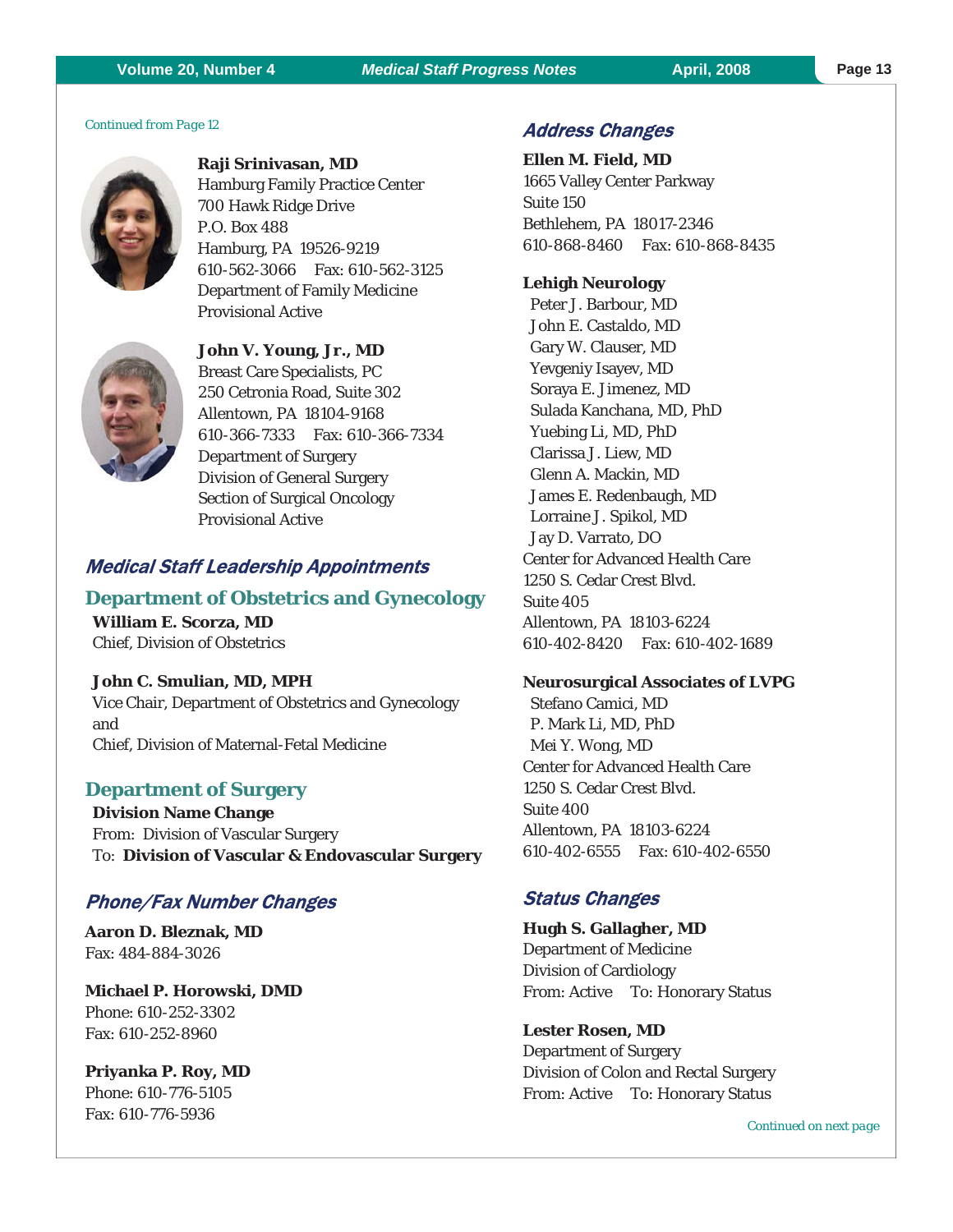### **Volume 20, Number 4** *Medical Staff Progress Notes* **April, 2008 Page 14**

#### *Continued from Page 13*

### Practice Name Change

**Jennifer K. Risley, DMD**  Jennifer K. Risley, DMD, LLC 6201 Hamilton Blvd. P.O. Box 3157 Allentown, PA 18104-0157

### Practice Changes

**Bruce A. Ellsweig, MD**  (No longer with Ellsweig & Liu MD's, LLC) 2166 S. 12th Street, Suite 401 Allentown, PA 18103-4799 610-969-0300 Fax: 610-969-0326

**Charles F. Kelley, Jr., MD** 

(No longer at Outpatient Pediatric Clinic) LVPG-Float Pool 1605 N. Cedar Crest Blvd., Suite 602 Allentown, PA 18104-2351 610-439-7506 Fax: 484-664-2290

**Thomas A. Hutchinson, MD**  (No longer with College Heights OBGYN Associates) Lehigh Valley Hospital 17th & Chew, P.O. Box 7017 Allentown, PA 18105-7017 610-969-4504 Fax: 610-969-3088

### Changes to Departmental Assignments

**David M. Caccese, MD**  Department of Medicine From: Division of Hospital Medicine/General Internal Medicine/Geriatrics To: Division of Hospital Medicine/General Internal Medicine

#### **Joseph D. DeFulvio, DO**

Department of Obstetrics and Gynecology From: Division of Primary Obstetrics and Gynecology To: Division of Gynecology/Primary Obstetrics and Gynecology

**Susan G. Gerhardt, MD**  Department of Medicine From: Division of Pulmonary To: Division of Pulmonary/Critical Care Medicine **John M. Gray, DO**  From: Department of Family Medicine Section of Geriatrics To: Department of Family Medicine

#### **Martin A. Martino, MD**

Department of Obstetrics and Gynecology From: Division of Gynecologic Oncology To: Division of Gynecologic Oncology/Gynecology

#### **Hugo N. Twaddle, MD**

Department of Medicine From: Division of General Internal Medicine/ Geriatrics To: Division of General Internal Medicine

#### **Resignations**

**Joseph M. Antario, MD**  Department of Surgery Division of Urology

#### **Richard D. Battista, MD**

Department of Surgery Division of Orthopedic Surgery/Hand Surgery Section of Ortho Trauma

**Simrat Kaur, MD**  Department of Medicine Division of General Internal Medicine/Geriatrics

**J. Stephen Long, MD**  Department of Family Medicine

**Patrick J. McDaid, MD**  Department of Surgery Division of Orthopedic Surgery/Hand Surgery Section of Ortho Trauma

**Ranju Singh, MD**  Department of Medicine Division of Rheumatology

**Donald M. Sledz, MD**  Department of Surgery Division of Urology

**Jay S. Talsania, MD**  Department of Surgery Division of Orthopedic Surgery/Hand Surgery Section of Ortho Trauma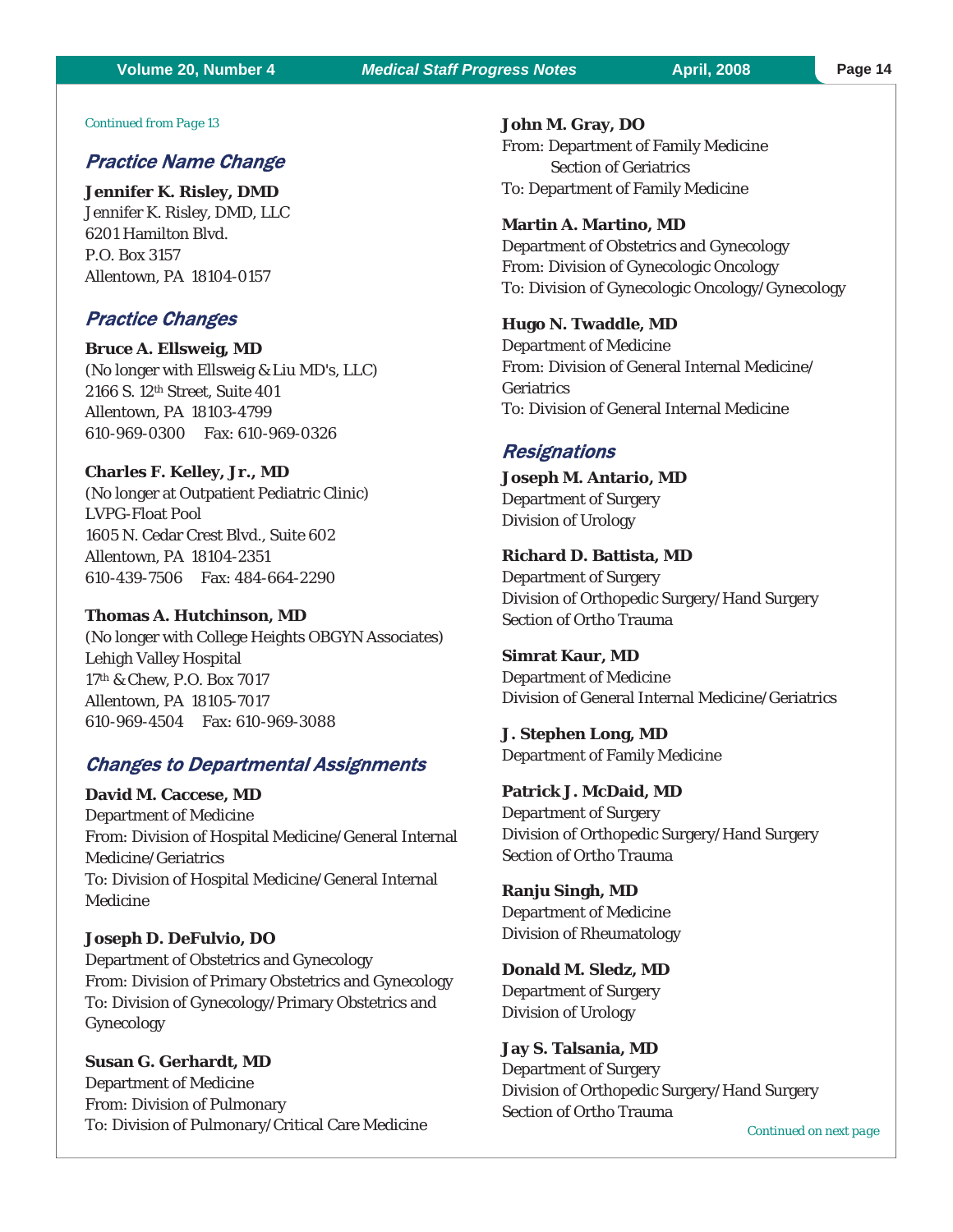*Continued from Page 14* 

# Allied Health Staff New Appointments

**Ryan J. Beachy, PA-C**  Physician Assistant-Certified (Neurosurgical Associates of LVPG - Mei Y. Wong, MD)

#### **Cheryl H. Bitting, CRNP**

Certified Registered Nurse Practitioner (Eastern Pennsylvania Nephrology Associates – Randy A. Rosen, MD)

#### **Susan G. Herman, CRNP**

Certified Registered Nurse Practitioner (Nephrology/Hypertension Assoc of LV – Drew S. Harrison, MD)

**Michael R. Krzyzewski, CCP**  Perfusionist (Perfusion Care Associates, Inc – James K. Wu, MD)

#### **Luis A. Martinez, PA-C**

Physician Assistant-Certified (Mishkin, Shore & Associates - Nancy A. Urankar, MD)

#### **Andrea R. Seibert, PA-C**

Physician Assistant-Certified (Lehigh Internal Medicine Associates - Michael L. Zager, MD)

#### **Tina M. VanBuren, RN**

Registered Nurse (Pulmonary Associates – Matthew M. McCambridge, MD)

#### **Amy L. Willette, PA-C**

Physician Assistant-Certified (The Head & Neck Center PC - Edward A. Tomkin, DO)

# Change of Supervising **Physician**

#### **Lori G. Cooper, CRNP**

Certified Registered Nurse Practitioner (College Heights OBGYN Associates, PC) From: Thomas A. Hutchinson, MD To: Joseph D. DeFulvio, DO

#### **Carol A. Romano, CRNP**

Certified Registered Nurse Practitioner (John J. Cassel, MD, PC) From: John J. Cassel, MD To: Jeffrey C. Snyder, MD

#### **Katrina M. Schafer, PA-C**

Physician Assistant-Certified (College Heights OBGYN Associates, PC) From: Thomas A. Hutchinson, MD To: Amanda B. Flicker, MD

# Change of Supervising Physician and Group

**Judy R. Chermansky, CRNP**  Certified Registered Nurse **Practitioner** From: The Heart Care Group – James A. Pantano, MD To: Pulmonary Associates – Jonathan Hertz, MD

### **Jana B. Dieterich, PA-C**  Physician Assistant-Certified From: John J. Cassel, MD, PC – Jeffrey C. Snyder, MD To: Lehigh Valley Cardiology Assoc – John A. Mannisi, MD

**Maria Mamounas, PA-C**  Physician Assistant-Certified From: Orthopaedic Associates of Bethlehem and Easton – Douglas D. Ditmars, MD To: Easton Orthopaedic Group - John J. Ialeggio, MD

# Additional Supervising **Physician**

**Cynthia A. Payonk, CRNP**  Certified Registered Nurse Practitioner (LVPG-Diabetes & Endocrinology – Marc A. Vengrove, DO) *Addition of: LVPG-Diabetes & Endocrinology – Gretchen A. Perilli, MD)* 

#### **Daniel B. Taylor, CRNP**

Certified Registered Nurse Practitioner (Surgical Specialists of the Lehigh Valley - James F. Reilly, MD, MBA) *Addition of: Pulmonary Associates – Matthew M. McCambridge, MD* 

#### **Resignations**

**Candice S. Cerracchio, PA-C**  Physician Assistant–Certified (Gastroenterology Associates, Ltd.)

**Michelle E. Karol**  Anesthesia Technical Assistant (Lehigh Valley Anesthesia Services, PC)

**Maria B. McNally, RN**  Registered Nurse (OAA Orthopaedic Specialists)

**Kimberly J. Parsons, CRNP**  Certified Registered Nurse **Practitioner** (LVPG-Maternal Fetal Medicine)

**Corey J. Seyler, PA-C**  Physician Assistant-Certified (Coordinated Health)